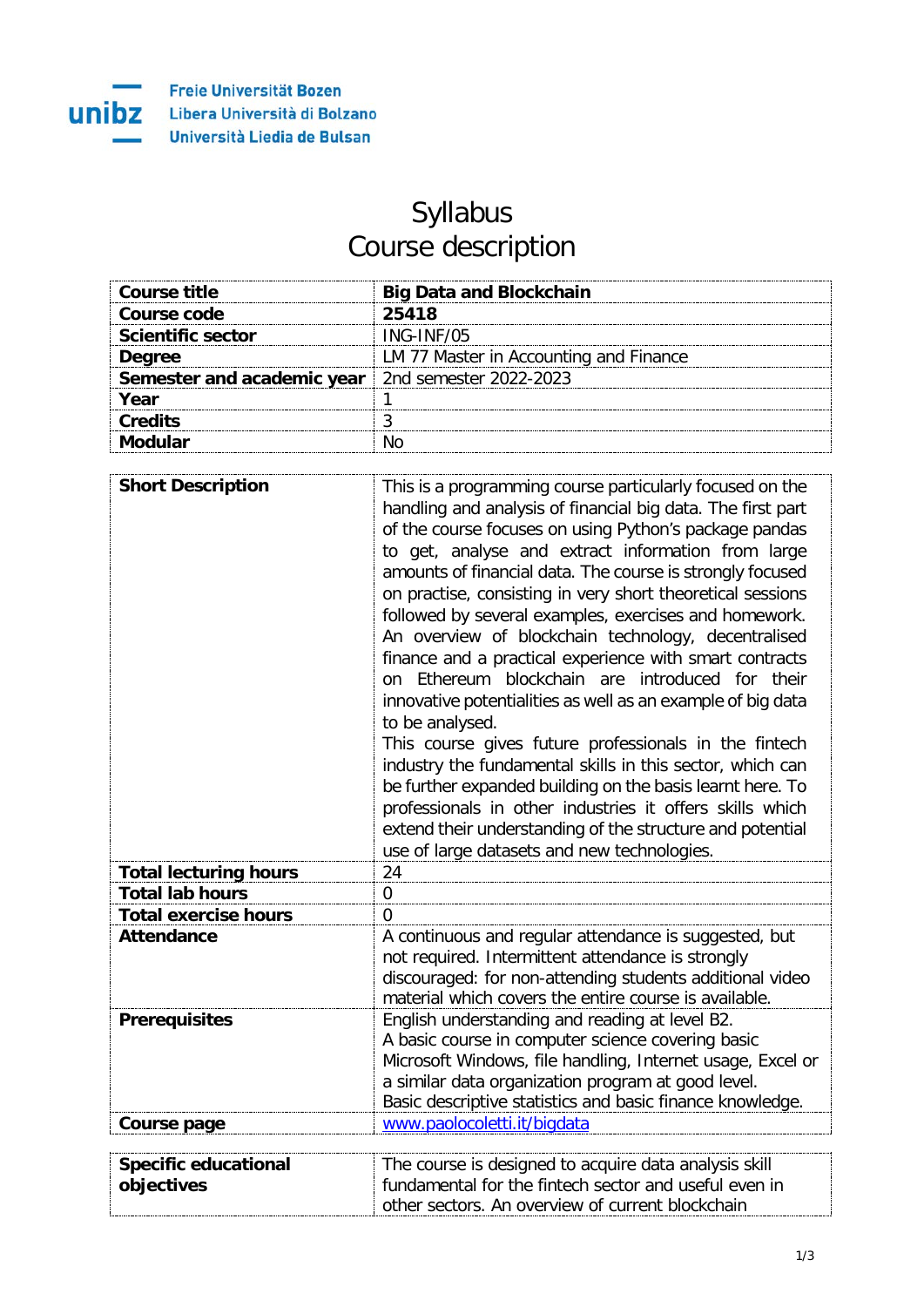

## Freie Universität Bozen Libera Università di Bolzano Università Liedia de Bulsan

| narticular<br>$  -$<br><sub>in</sub><br>aer<br>01 N<br>าง<br>ום־<br>-<br>ີ |
|----------------------------------------------------------------------------|
| د ۱۰<br>אוום                                                               |

| Lecturer                             | Paolo Coletti<br>Office F 203<br>Paolo.Coletti@unibz.it                                                                                                                                                                                      |
|--------------------------------------|----------------------------------------------------------------------------------------------------------------------------------------------------------------------------------------------------------------------------------------------|
| Scientific sector of the<br>lecturer | www.paolocoletti.it<br>ING-INF/05                                                                                                                                                                                                            |
| <b>Teaching language</b>             | English                                                                                                                                                                                                                                      |
| <b>Office hours</b>                  | please refer to the lecturer's timetable                                                                                                                                                                                                     |
| Lecturing assistant                  | none                                                                                                                                                                                                                                         |
| <b>Teaching assistant</b>            | To be determined                                                                                                                                                                                                                             |
| <b>Office hours</b>                  | 9                                                                                                                                                                                                                                            |
| List of topics covered               | Pandas for Python, financial analysis.<br>Blockchain and cryptocurrencies<br>Smart contracts on Ethereum blockchain.                                                                                                                         |
| <b>Teaching format</b>               | Frontal lectures in standard classroom with examples and<br>exercises. Students attend with their own notebook or a<br>computer borrowed from the library. Homework is<br>assigned at every lesson and will be corrected in the next<br>one. |

| <b>Learning outcomes</b> | Knowledge and understanding                                                                                                                                                                                                                                                                                                                                                                             |
|--------------------------|---------------------------------------------------------------------------------------------------------------------------------------------------------------------------------------------------------------------------------------------------------------------------------------------------------------------------------------------------------------------------------------------------------|
|                          | knowledge and understanding of data structures for<br>financial, macro-economic and market data<br>knowledge and understanding of algorithms for<br>analysing large amount of data in real time<br>understanding of technical problems when working<br>with big data<br>basic knowledge and understanding of potential uses<br>of smart contracts on blockchain<br>Applying knowledge and understanding |
|                          | ability to organize and restructure accounting,<br>financial, organizational, economic and market data<br>ability to use analysis tools to predict trends in<br>financial markets or to perform quantitative analysis<br>of organizational data                                                                                                                                                         |
|                          | Making judgments                                                                                                                                                                                                                                                                                                                                                                                        |
|                          | ability to choose the adequate tools or techniques<br>when dealing with big data<br>ability to observe and evaluate graphical and<br>statistical representations without being misled<br>ability to determine the difficulty level for data<br>handling                                                                                                                                                 |